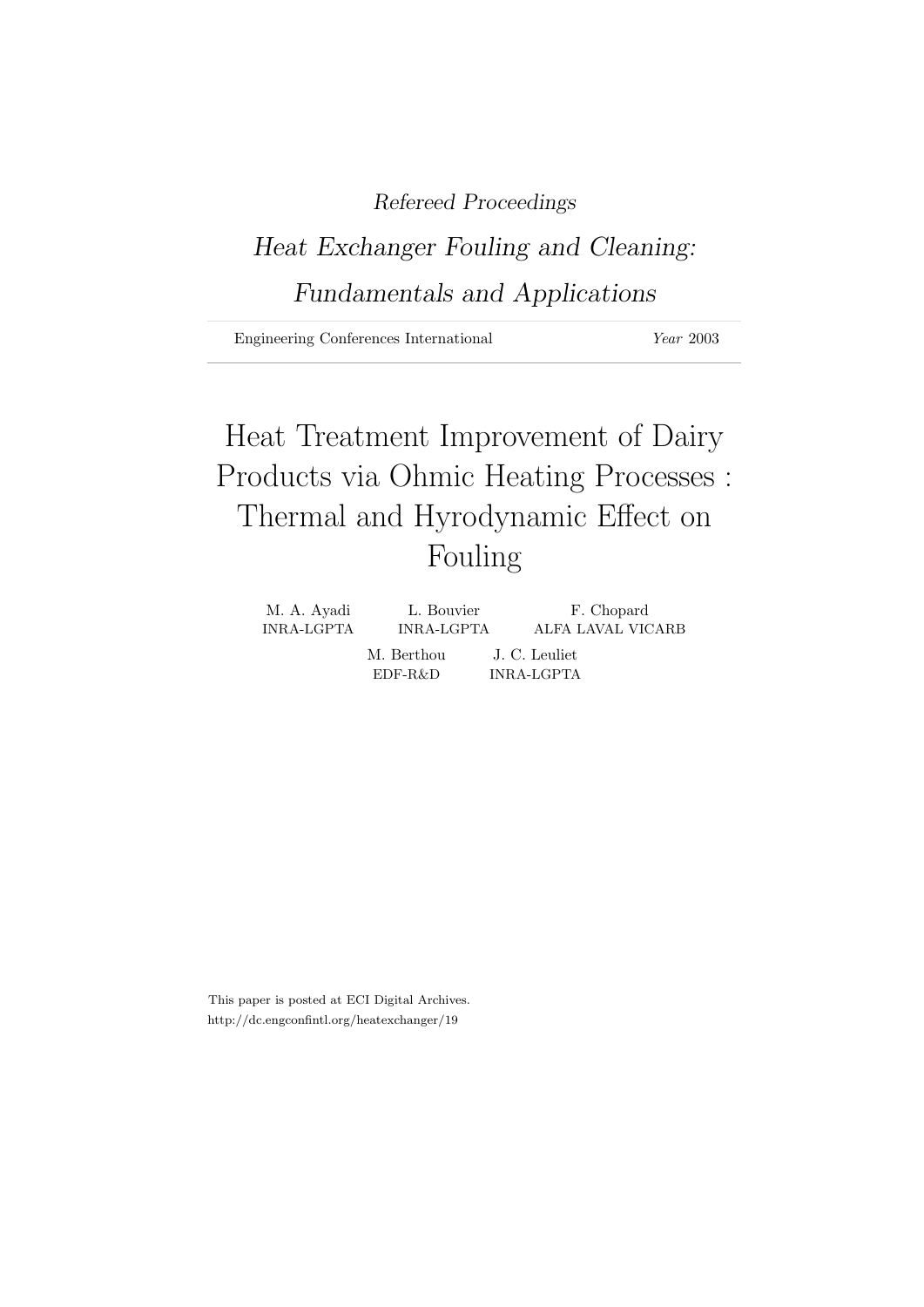### **HEAT TREATMENT IMPROVEMENT OF DAIRY PRODUCTS VIA OHMIC HEATING PROCESSES : THERMAL AND HYRODYNAMIC EFFECT ON FOULING**

 $\bold{A}$ yadi M.A $^1$ ., Bouvier  $\bold{L}^1$ ., Chopard  $\bold{F}^2$ ., Berthou M. $^3$  and Leuliet J.C $^1$ 

<sup>1</sup> INRA (Institut National de la Recherche Agronomique) LGPTA (Laboratoire de Génie des Procédés et Technologie Alimentaires) 369, rue Jules Guesde – 59650 VILLENEUVE D'ASCQ cedex – France. Tel : (33) 3 20 43 54 24 ; Fax : (33) 3 20 43 54 26 ; E-mail : ayadi-mohamed.ali@lille.inra.fr

<sup>2</sup> ALFA LAVAL VICARB, rue du Rif Tronchard, 38120 FONTANIL CORNILLON - France. EDF-R&D, Les Renardières, 77818 MORET SUR LOING Cedex - France.

### **ABSTRACT**

 Fouling and consequently cleaning of heat exchangers in the dairy industry are nowadays a significant issue still not solved for the processing of quite a large variety of products. Ohmic heating processes for food products a priori are well known to minimize the fouling phenomenon due to a totally different way of heating food by admitting the current directly in the product. Such a technology could be a good alternative to counter both fouling and cleaning aspects when pasteurizing or sterilizing dairy desserts known to generate large amounts of soil on heated surfaces. The aim of this experimental study was to investigate the respective roles of both the hydrodynamic parameters and surface electrode temperatures on the fouling phenomenon when heating a simple dairy mix designed to mimic dairy product behaviors.

#### **INTRODUCTION**

The food industry in Europe, in particular the dairy industry, is faced with a very large environmental problem due to fouling of equipment during processing. In addition to the cost of effluent disposal, a large amount of money could be added for plant shut down for cleaning. As yet no solutions to such an issue can be given. In indirect heat transfer technologies (plate heat exchangers, tube heat exchangers) the presence of a fouling layer dramatically decreases the thermal performance and therefore the flow arrangement throughout the heat exchangers could deeply increase the fouling phenomenon. Fouling of plate heat exchanger treated milk has already been extensively investigated (Lalande et al., 1985; Leuliet, 1988; René et al., 1991; Belmar-Beiny et al., 1993; Delplace et al., 1995 and Changani et al., 1997). Recently Grijspeerdt et al., (2003) discussed the crucial effect of the hydrodynamic parameters on the fouling phenomena encountered in plate heat exchangers. All of these studies deal with the role of the plate design on the flow arrangement in the heated channels.

Therefore any limitation of surface fouling is mainly due to the micro-mixing importance known to limit the attachment of the denatured whey proteins onto heated surfaces. Despite these studies, indirect heat technologies are still limited by fouling phenomena.

Development of new technologies for continuous thermal food treatment are still of great industrial and scientific interests. Ohmic heating is one of these new technologies, which consist of the direct passage of electric current through the product. Permanent motion of electrical charges creates heat in the product in agreement with Joule's law (Berthou and Aussudre, 2000). According to this principle ohmic technology could be considered as a purely bulk heating method.

Such a principle is well known and was first proposed by Anderson & Finkelstein (1919), and Prescott (1927) for milk heating. Unfortunately, the technology did not succeed at that time because of technical limitations (electrode materials, process regulation…). During the past 10 years, new improved materials and equipment design for ohmic heating have been available (Amatore et al., 1998 and Roberts et al., 1998). However most of the studies have concerned the sterilization of food products containing particles (Fryer et al., 1989; De Alwis et al., 1989; Wadad et al., 1996; Sudhir et al., 1998; Benabderrahmane et al., 2000; and Eliot-Godéreaux, 2001). A few scientific and technical studies (Ould Elmoktar, 1992 & Marcotte 1999) were dedicated to continuous food fluid treatment by ohmic heating.

The aim of this experimental study was to investigate the respective roles of both the hydrodynamic parameters and surface electrode temperatures on the fouling phenomenon when heating a simple dairy mix designed to mimic dairy dessert behaviors. The heat exchanger consisted of plates and frames similar to conventional plate heat exchangers, electrodes being inserted between plastic insulating spacers.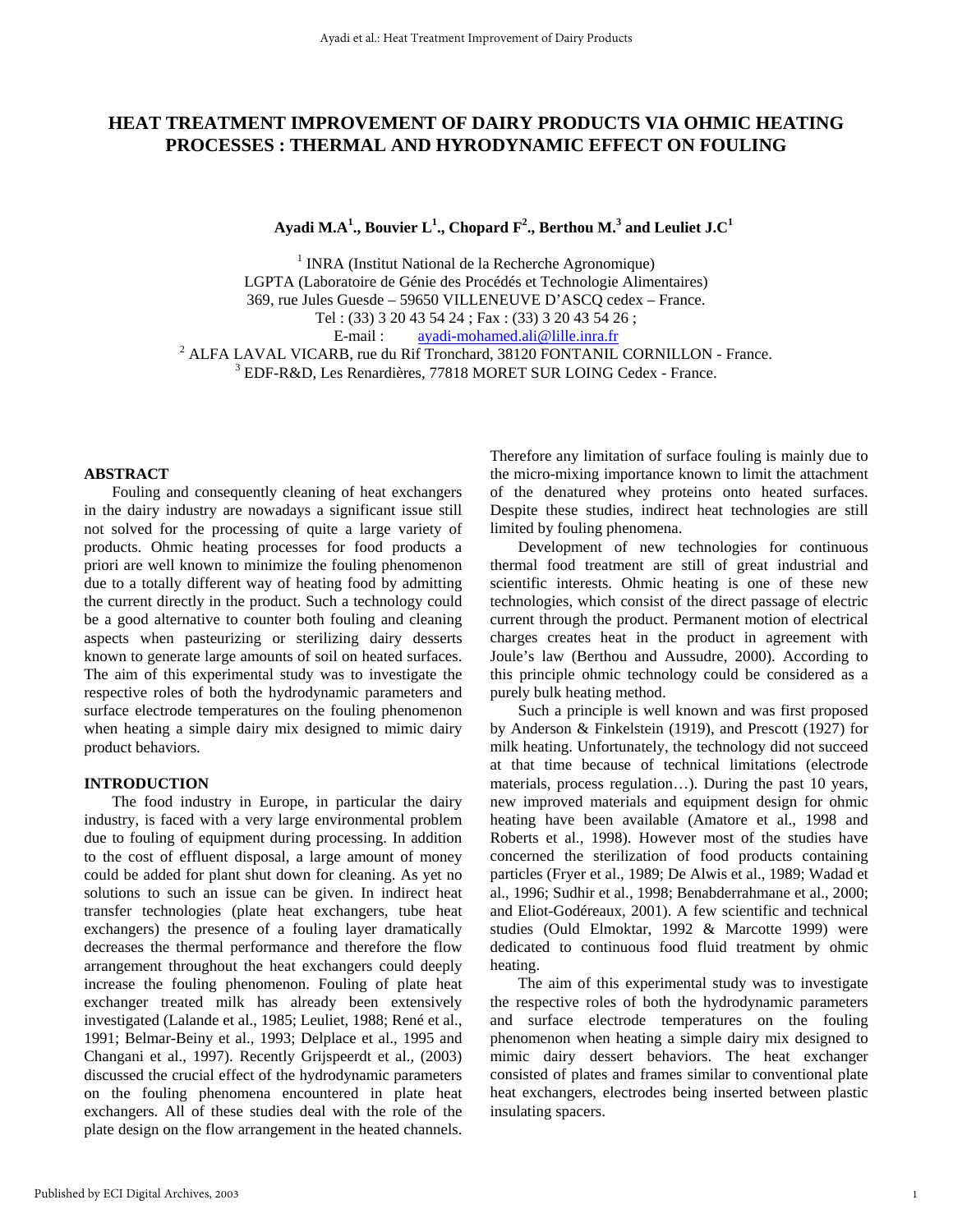The first part of this paper was focused on the improvement of the flow arrangement to minimize the fouling phenomenon as demonstrated in plate heat exchangers. In a second part the role of the electrode surface temperature on the deposit formation was discussed.

#### **MATERIALS AND METHODS**

#### **Geometry and instrumentation of the ohmic heater**

The ohmic heater was made up of five ohmic cells, three of them ensuring heating and the two side cells ensuring electric insulation and the recovery of leakage currents. Each cell can be compared to a rectangular channel (L = 240 mm;  $l = 75$  mm and thickness =15 mm), the electrodes constituting side surfaces. Figure 1 presents the schematic diagram of the ohmic heater.



Figure 1: Ohmic heater apparatus.

Two inlet designs for the cells were proposed, as shown in Figure 2, to minimize any negative effect on the flow arrangement inside the ohmic heating cells.



Figure 2: Geometry of cells inlets.

Cell number 4 was instrumented by 16 thermocouples located on the surface of the two electrodes (E4F2 and E5F1). The location of these thermocouples is presented in Figure 3.



Figure 3: Thermocouple location on cell 4 (E4F2 and E5F1 refer to Figure 1).

### **Flow visualization with color tracer**

The flow visualization study was carried out by means of a rig composed as follows: (i) a storage tank (200 l), (ii) a transparent model frame, (iii) a color tracer injection system, (iv) a digital video recorder (Philips PCVC 740K) connected to a computer for image analysis.

The flow rate was maintained at  $300 \, 1 \, \text{h}^{-1}$ . Turbulent and laminar flow conditions were obtained using two model fluids (Ayadi, 2001): water ( $Re = 1900$ ) and sucrose solution (55% w/w;  $Re = 63$ ). All the flow visualization tests were carried out at 16°C.

One ml of color tracer was injected when steady state flow conditions were reached. The color tracer distribution in the flow was directly observed in the ohmic cells.

#### **2D Velocity measurements**

Quantitative velocity measurements were carried out with a Particle Image Velocimetry (PIV) technique. The PIV system included several main components (Figure 4): light source, light sheet optics, digital cross-correlation camera (Kodak Mega plus ES.1.0), synchronizer, computer and acquisition software. The light source included a crystal harmonic generator to produce the doubled- frequency green light. The laser beam diameter was 3 mm. With the light sheet the laser beam could be expanded into a fanshaped light about 1 mm thick. An abundant quantity of buoyant particles was suspended in the installation (Dantec Measurement Technology; France, diameter 15 microns and density = 1400 kg m<sup>-3</sup>).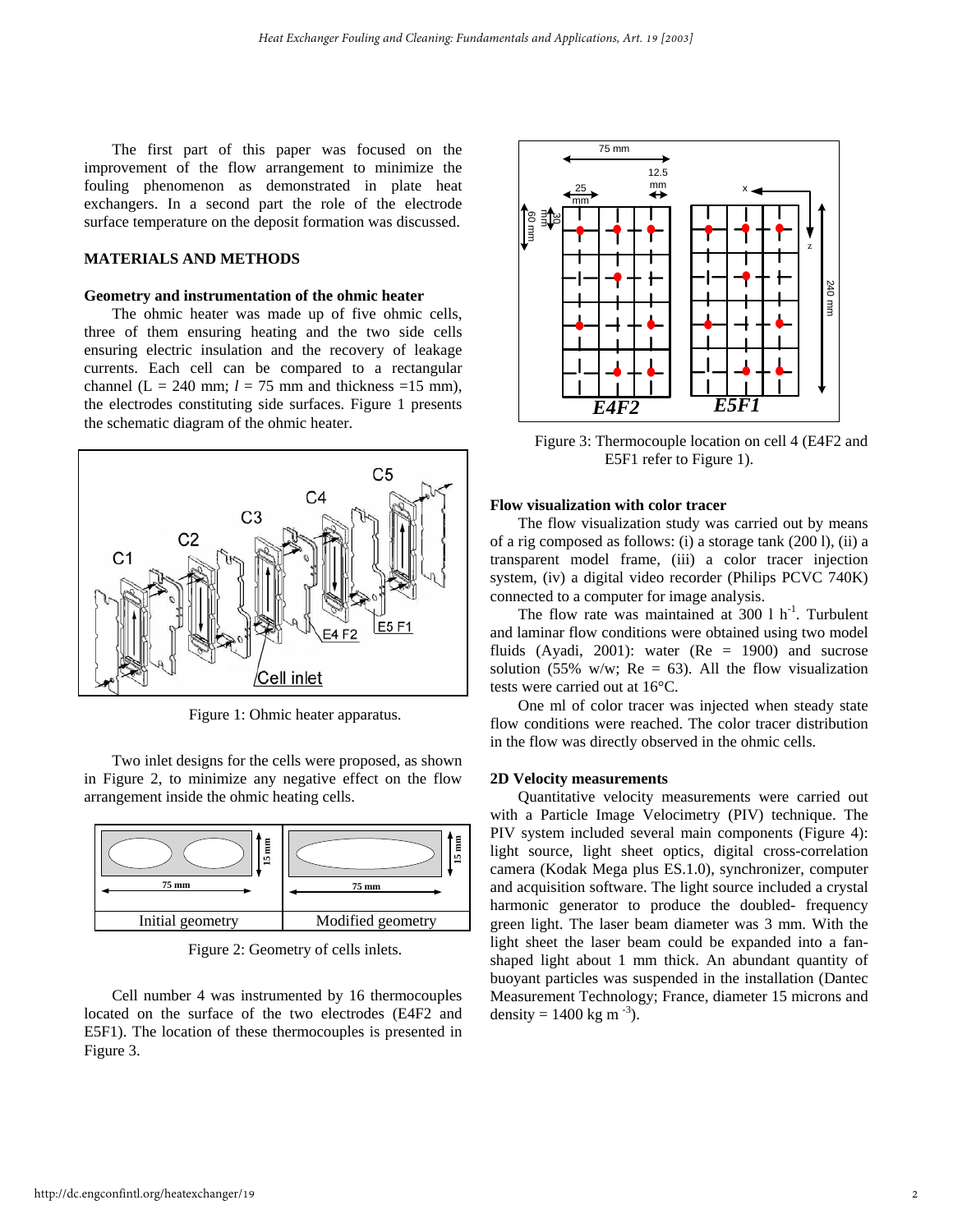

Figure 4: PIV measurement: pilot plant.

The operating conditions were the same as those used for the visualization tests.

#### **Fouling experiments**

The pilot-plant test rig used in the fouling experiments is shown in Figure 5. It consists in three parts: (i) a preheating zone with a plate heat exchanger (Alfa-Laval VicarbV7 type, 10 passes; 1 channel per pass), (ii) a heating zone with five ohmic cells, and (iii) a cooling zone with a tubular heat exchanger. In addition, a storage tank  $(2 \text{ m}^3)$ , a constant level tank and a volumetric feed pump were necessary to perform the tests. A manual throttling valve at the outlet allowed us to control the backpressure.



Figure 5: Fouling pilot-plant test rig.

The flowrate was measured using an electromagnetic flowmeter (Khrone, type: IFM 10807K). Temperatures were measured by means of platinum resistance probes (SensorNite, type: Pt 100) placed at the inlet and outlet of each zone. A differential pressure sensor (Schlumberger, type: D) was used to follow the pressure drop increase in ohmic cells. The electric power supply was determined using voltage measurements between the second and third electrodes (Voltmeter 0-250V, Sineax U504, Chauvin Arnoux) and the intensity of the second phase of the electric transformer (Ammeter 0-200A, type AC22, Camille Bauer).

All signals were treated (module SCX-1) and collected using a data acquisition card (AT-MOI-16E-10). A software driver (Ni-DAQ) provided the configuration and control of data acquisition system. Data were stored using Labview software systems.

The model fluid used in the fouling experiments was an aqueous solution of β-lactoglobulin (1% w/w; Armor Proteins) and xanthan (0.2% w/w Degussa, Texturant Systems). The choice of this model fluid is based on the fact that the heat denaturation of the β-lactoglobulin protein governs the milk deposit formation when the temperature is higher to 75<sup>o</sup>C (Lalande et al., 1985). The xanthan gum, a dairy product thickener, was added to modify the viscosity of the model fluid.

The physical properties of the fluid remained constant: -a shear thinning behavior corresponding to a flow behavior index n of 0.62 at  $75^{\circ}$ C,

-an electric conductivity varying linearly with the temperature (equation (1)):

$$
\sigma = 1.35 + 0.0383 \cdot (\theta^{\circ}C) - 20)
$$
 (1)

Where  $\sigma$  is in mS cm<sup>-1</sup> and the temperature between 4 and 100°C.

All other physical properties (i.e density, specific heat and thermal conductivity) are very close to those of water.

The fouling tests were carried out for different experimental times (1, 2, 3 and 6 hours).

#### **RESULTS & DISCUSSION**

#### **Flow visualization**

Figure 6, shows two representative pictures of the flow field in the cells with the two inlet designs. This technique of flow visualization was widely used to characterize the flow structure (Hugonnot, 1995; Van Santen et al., 2000 and Zitny and Thyn, 2001). Generally a laser sheet was used to illuminate the flow, allowing the visualization of different plans from the flow. In our case the entire cell is illuminated, so that the wall flow was visualized. The flow structure in the ohmic cells showed that the flow pattern is extremely sensitive to the entry design. It is clear that a large inlet design would improve the flow repartition in the cells, as clearly seen in Figure 6 under laminar flow conditions. However in turbulent flow regimes this issue was not as critical.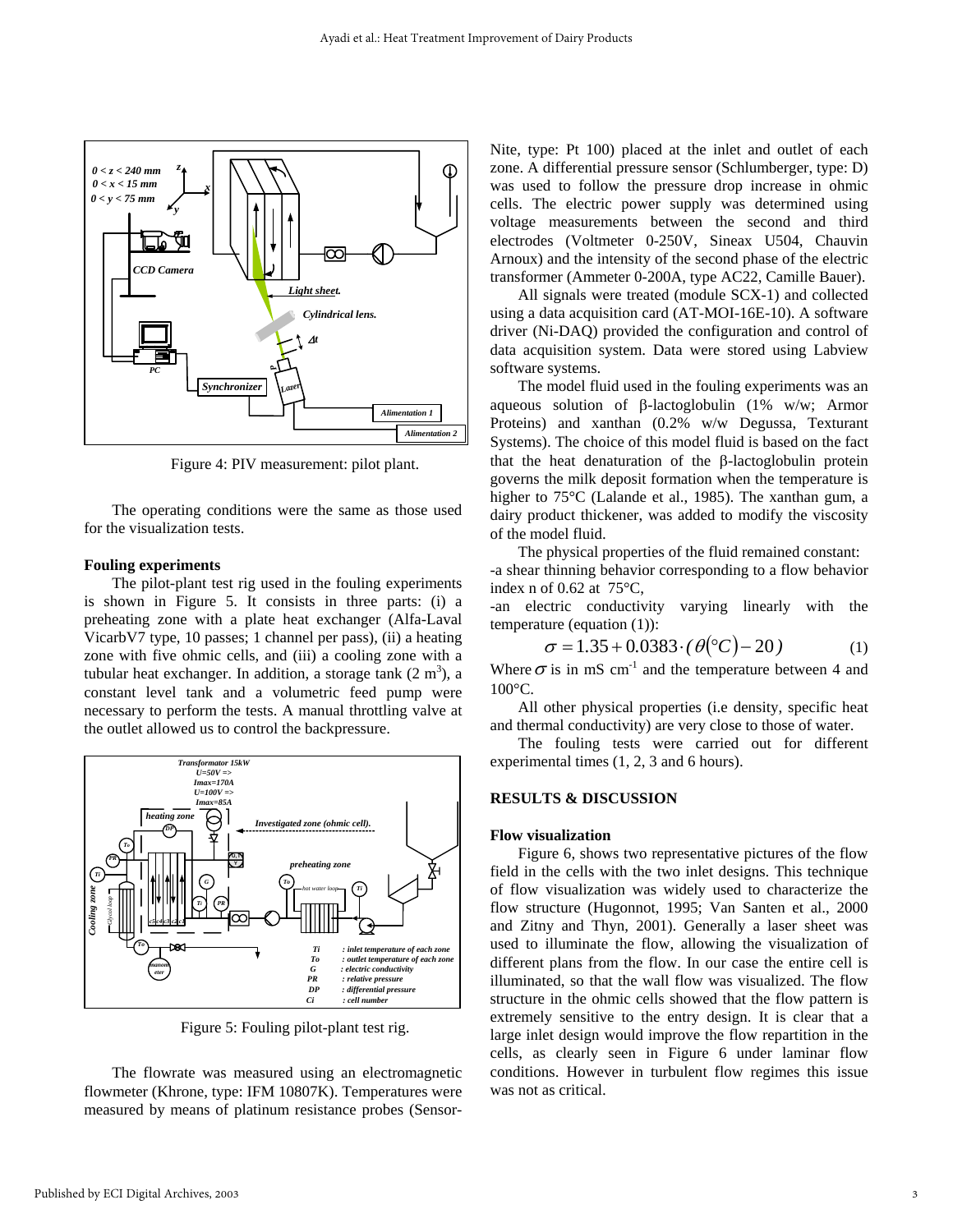

pass with initial inlet geometry; (b): upward pass with modified inlet geometry.

Quantitative measurements of the velocity distribution have been obtained by Particle Image Velocimetry. In Figure 7, two reconstructed velocity fields are plotted at the same Reynolds number ( $Re = 63$ ). Velocities in the middle of the cell  $(100 < z < 150$  mm) could not be measured because of optical accessibility.

As observed previously in the laminar flow regime, the velocity vector map exhibited non-homogenous aspects in the areas between z (0 to 70 mm) and y between 1 to 30 and 50 to 70 mm.

The PIV measurements reinforced the conclusions drown at first from the flow visualization tests whatever the location in the width of the channel ( $x = 0.5, 3.5, 7.5, 11.5$ )

and 14.5 mm). Flow instabilities clearly observed in Figure. 7 (a) at a Reynolds value of 63 would likely be due to re-circulation phenomenon at z from 0 to 50 mm. The shape of the initial inlet geometry as shown in Figure 2 would largely induces the flow instability even in such laminar flow conditions. The more simple is the opening shape the more stable the flow. Further investigations (3D PIV measurements) should be conducted in order to determine the 3D-velocity field in the cell with the modified opening geometry.

In Figure 8, a representative picture of electrode surfaces after the fouling tests are shown. Global electrode Figure 6: Flow pictures ( $Re = 63$ ); (a): downward views and a focus on the entrance areas are presented.

Although the average temperature at the cell entrance is largely lower than that of the exit, we noted that the major part of the deposit was located at the entrance areas; moreover, the structure of the fouling layer profile is clearly **Flow structure and deposit profile** the same as that of the flow field.

> This deposit distribution can easily be explained by the presence of the re-circulation zones at the cell entrance. Such results confirmed those obtained previously by many authors in plate heat exchangers. Indeed the fluid residence time in the re-circulation zones would be higher than the average residence time, therefore the Joule effect in the product would be enhanced leading a higher amount of denatured β-lactoglobulin deposited onto the electrode surface. However, when the micro-mixing is quite high no deposit was observed as shown in Figure 8 (a). Conversely quite an homogeneous fouling layer was observed on electrodes (Figure 8 (b)) without any flow perturbations.



Figure 7: Velocity vectors maps (Re = 63): upward pass (yz plane projection;  $x = 7.5$  mm); (a) initial inlet geometry; (b) modified inlet geometry.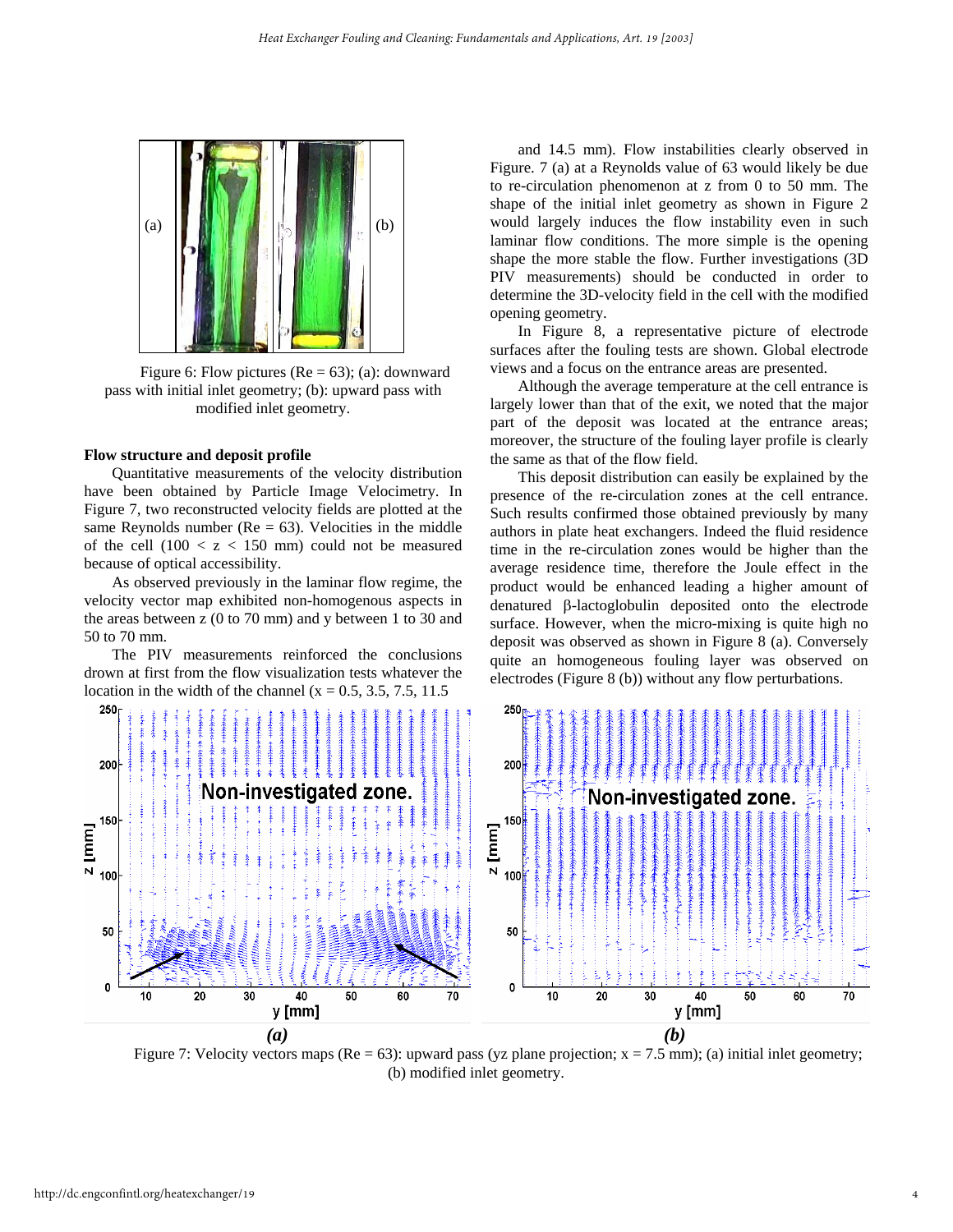

Figure 8: Electrodes surfaces 2 hours fouling: (a) upward pass with initial inlet geometry; (b) upward pass with modified inlet geometry.

This study shows firstly the strong interaction between the flow field and the deposit profile, as already observed in plate heat exchangers, and secondly the importance of the inlet design on the electrode fouling behaviors in ohmic heating technology.

#### **Local temperature measurements and fouling formation:**

To evaluate the temperature variation between the bulk and the electrode surfaces linear variation of the temperature (constant heat flux conditions) and isothermal conditions in the first and the fifth cells (no heating) were assumed.

The temperature variation in the fourth  $(0 < y < Y = 75$ mm and  $0 < z < Z = 240$  mm) cell was estimated as follows:

Isothermal hypothesis for the first and the fifth cells:

| $Ti = Ti_1 = T_{01} = T_{i2}$ and $To = T_{05} = T_{i5} = T_{04}$ |     |
|-------------------------------------------------------------------|-----|
| Linear temperature profile hypothesis:                            |     |
| For $z = 0$ ; $T_{i4} = T_i + 2/3$ $(T_0 - T_i)$                  | (2) |
| And for $0 < z < Z$                                               |     |
| $T_{z4} = T_i + (T_0 - T_i) * z/Z$                                | (3) |
|                                                                   |     |

The temperature variation is:  $\Delta T (y, z) = TC (y, z) - T_{z4}(y, z)$  (4) The reduced temperature variation is: DT (y,z) =  $\Delta T$  (y,z) / (T<sub>o</sub> – T<sub>i4</sub>) (5)

Two fouling tests (3 h and 6 h) were carried out. In Figure 9 the local reduced temperature variations are represented versus operating time. Only the 6 hour fouling test is shown in Figure 9. Separate experiments have shown that the temperature variations were found to be reproducible  $(\pm 1.2^{\circ}C)$ .

The temperature gradient evolved differently with the location on the electrodes. Indeed for z at 30 and 90 mm a weak overheating (switching water/model fluid) was noted, and between 4 and 6 operating hours the reduced temperature rose the maximum ( $\approx$  5). For z at 150 and 210 mm the overheating caused by the switch is more significant but the maximum reduced temperature doesn't exceed 4.

In Figure 10, the electrode surfaces were presented for the fourth cell after two fouling tests (3h and 6h). After 3 hours fouling, the deposit seemed to be quite homogeneous on to the electrode surfaces. However after 6 hours fouling, the deposit layer appeared to be removed and an overheated local zone appeared (cell entrance). These photos emphasized the strong link between the local temperature values and the deposit amount.

The temperature curves (Figure 9) and the fouling pictures (Figure 10) show the existence of fouling in the fourth ohmic cell (downward pass). During the first three hours homogenous deposit (Figure 10 (a)) and a constant temperature variation (Figure 9 for  $1 < t < 4$  h) were observed. Indeed the deposit layer was not enough significant to perturb the cell function. After this step the temperature variation increased in an exponential manner and the deposit layer thickness was more significant. In this case, the deposit acts as an electrical resistance and it received more and more electrical energy so that its temperature continuously increases.

In addition, surface bubbles were observed on the electrode surfaces (Figure 10 (b); E5F1  $z = 210$  mm and  $y =$ 62.5 mm). According to De Jong (1997), the formation of air bubbles may be enhanced by solubility of air in milk if the local pressure is too low or by mechanical forces that are induced by valves, expansion vessels, free-falling streams (passage in the downward pass). Jeurnink (1995) suggested that air bubbles in milk encourage fouling only if it forms bubbles on the heating surface, which then act as nuclei for deposit formation. Qui and Dhir (2002) and Peng et al (2001) discussed the impact of air bubbles on the flow pattern, heat transfer and transport phenomenon in a downward surface. Recently Gongora-Nieto et al (2003) have studied the air bubble impact in a dielectric liquid subject to an electric field. It appears obvious that the formation, the detachment and the transport of air bubbles are the main causes of the local thermal instability observed in the forth-ohmic cell after 4 fouling hours.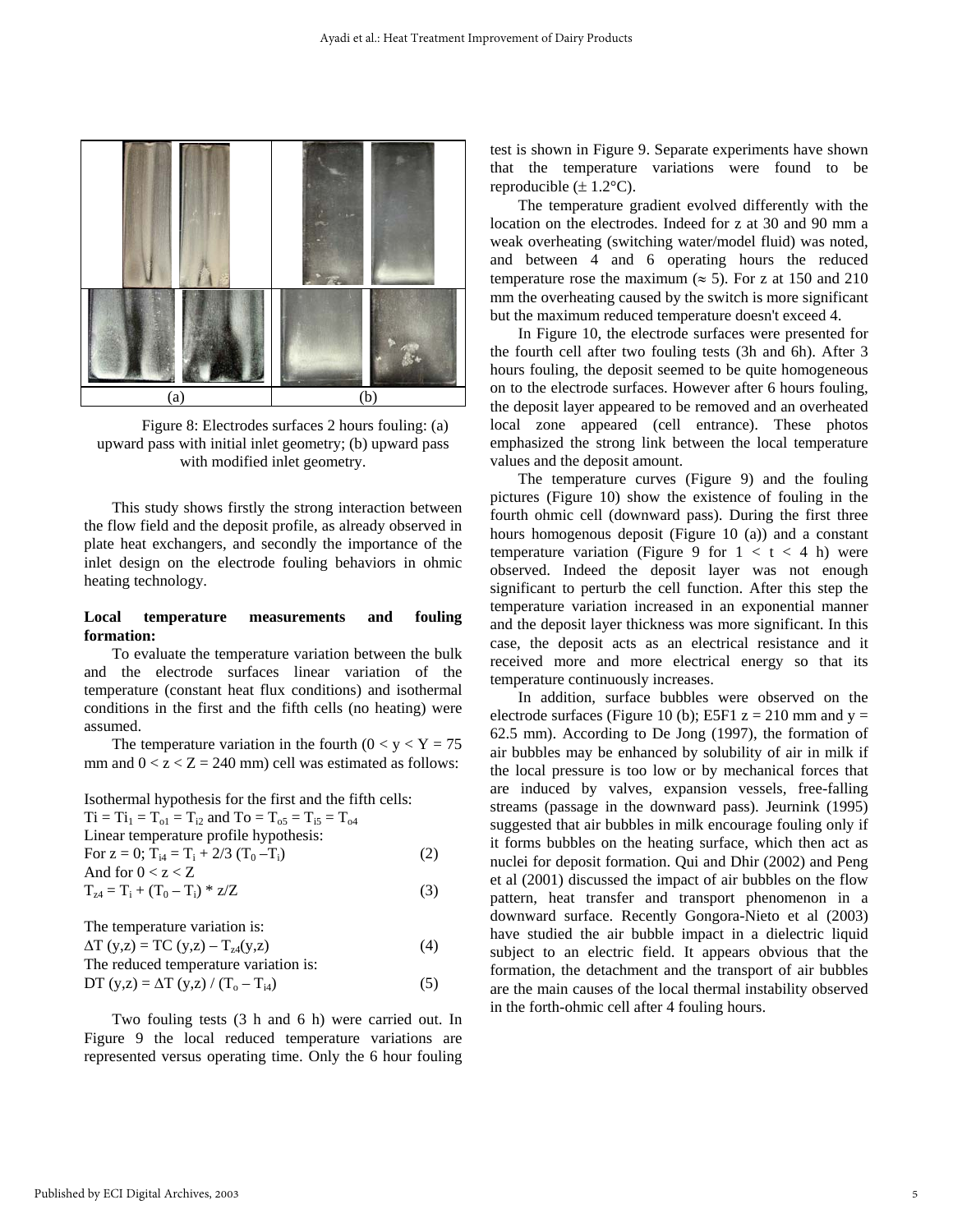

Figure 9: Local reduce temperature variation: (a)  $z = 30$  mm; (b)  $z = 90$  mm; (c)  $z = 150$  mm; (d)  $z = 210$  mm.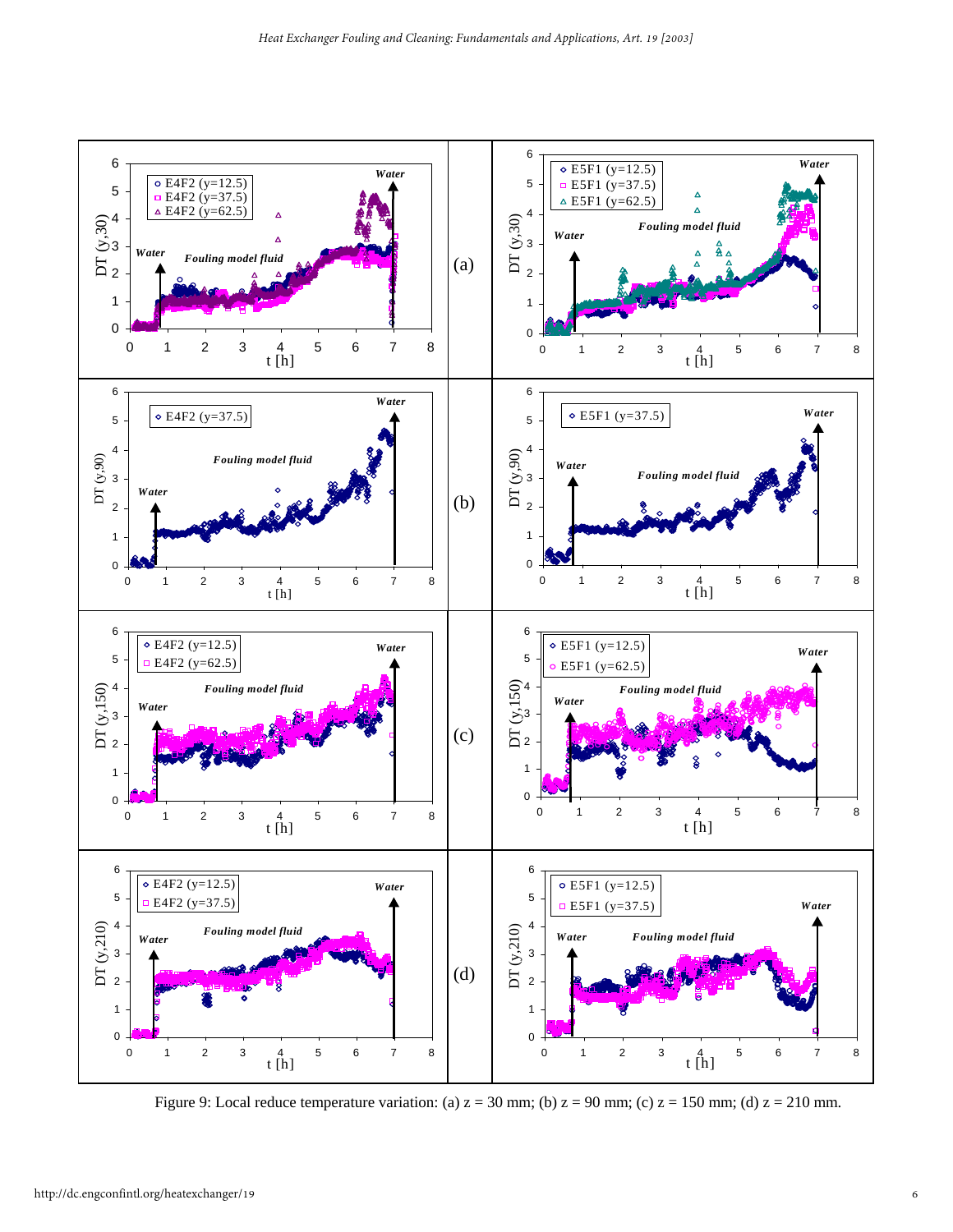



#### **CONCLUSIONS AND FUTURE WORKS**

 As with conventional plate heat exchangers, in the continuous ohmic process the flow patterns play a significant role in generating fouling layers on the electrode surfaces. The optimization of ohmic heater design, in particular inlet cells, could reduce the fouling ability in the laminar flow regime. Wall local temperature measurements for a large duration test (6h) show an increase of the temperature difference between cell walls and the bulk. Such a behavior appeared to be dependent on the ohmic effect in the deposit layer.

After 6 hours fouling, the deposit layer seemed to be removed in some areas due to probably a local deposit overheat (presence of surface bubbles removed from time to time by the flow, nucleation phenomena…).

 Based this experimental and essentially qualitative work, future work will be carried out to optimize the flow distribution in the ohmic cells.

#### **NOMENCLATURE**

- Z cell height, mm
- X cell thick, mm
- x x-axis coordinate, mm
- y y-axis coordinate, mm
- z z-axis coordinate, mm

| Re | Reynolds number |
|----|-----------------|
|----|-----------------|

- T bulk temperature,  ${}^{\circ}C$
- T (y,z) bulk temperature in the fourth cell at y,z coordinate, °C
- TC (y,z) fourth electrodes surfaces temperature at y,z coordinate, °C
- ∆T (y,z) temperature variation between bulk and electrodes surfaces at y,z coordinate, °C
- DT (y,z) reduced temperature variation between bulk and electrodes surfaces at y,z coordinate.
- n flow behavior index.
- $\sigma$  electrical conductivity, mS cm<sup>-1</sup>

#### **Subscript**

| ٠             | inlet        |
|---------------|--------------|
| റ             | outlet       |
| 1,2,3,4 and 5 | cells number |

#### **REFERENCES**

 Amatore, C., Berthou, M., Hébert, S., 1998, Fundamental Principles of Electrochemical Ohmic heating of Solutions, Ectroanalytical Chemestry, vol. 457, pp 191- 203.

 Anderson, A.K., Finkelsten, R., 1919, A Study of the Electro-pure Process of Treating Milk, *Journal of Dairy Science,* Vol.2, pp. 374 – 406.

 Ayadi, M.A., 2001, Etude Hydrodynamique d'une Boucle de Traitement Thermique de Produits Alimenatires par Chauffage Electrique Direct (chauffage ohmique), Master degree, Département de Génie Biologique, Ecole National d'Ingénieurs de Sfax, Tunisie.

 Belmar-Beiny, M.T., Gotham, S.M., Paterson, W.R., and Fryer, P.J., 1993, The Effect of Reynolds Number and Fluid Temperature in Whey Protein Fouling, *Journal of Food Engineering*, vol. 19, pp. 119-139.

 Benabderrahmane,Y., Pain, J.P., 2000, Thermal Behaviour of a Solid/Liquid Mixture in an Ohmic Heating Sterilizer – Slip Phase Model, *Chemical Engineering Science,* Vol. 55, pp. 1371-1384.

 Berthou, M., Aussudre, C., 2000, Panorama sur le Chauffage Ohmique Dans l'Industrie Agro-alimentaire, *Industries Alimentaires & Agricoles*, n°7/8, pp. 31-38.

Changani, S.D., Belmar-Beiny, M.T. and Fryer, P.J., 1997, Engineering and Chemical Factors Associated with Fouling and Cleaninig in Milk Processing, *Experimental Thermal and Fluid Science*, Vol. 14, pp 392-406.

 De Alwis, A.A.P., Halden, K. and Fryer, P.J., 1989, Shape and Conductivity Effects in the Ohmic Heating of Foods, *Chem. Eng. Res. Des.*, Vol. 67, pp 159-168.

De Jong, P., 1997, Impact and Control of Fouling in Milk Processing, *Trends in Food Science & Technology*, Vol. 8, pp 401-405.